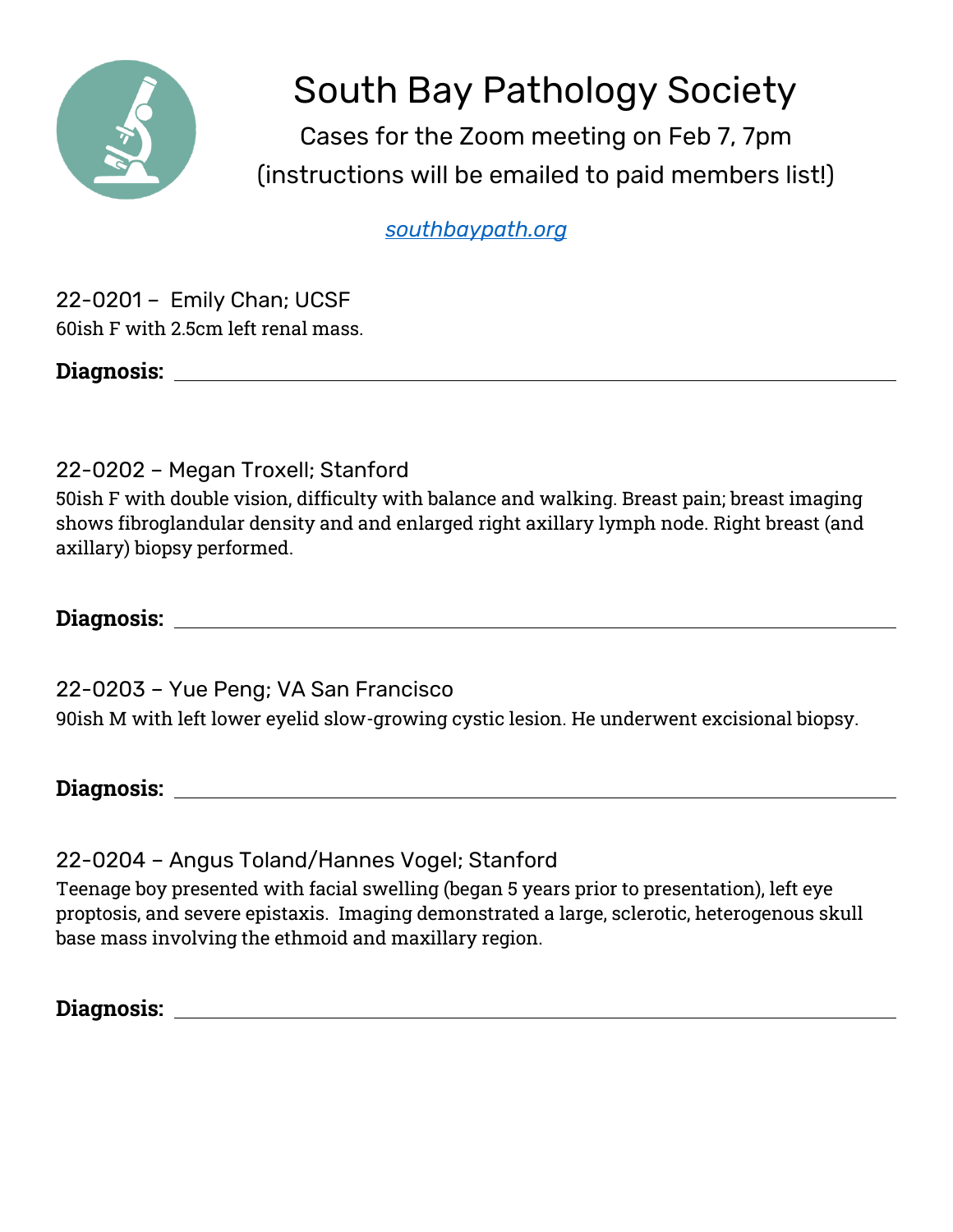22-0205 - Ankur Sangoi; El Camino Hospital Direct link to scanned slide: <https://pathpresenter.net/#/public/display?token=d5f8d8fc>

Elderly M presents with hematuria, TURBT performed. Stage?

## **Diagnosis:**

22-0206 – Ankur Sangoi; El Camino Hospital Direct link to scanned slide: <https://pathpresenter.net/#/public/display?token=575745d7>

Middle-aged M presents with hematuria, TURBT performed. Dx?

**Diagnosis:** 

22-0207 Ankur Sangoi; El Camino Hospital Direct links to scanned slides: Finger → <https://pathpresenter.net/#/public/display?token=2af15c0f> Toe → <https://pathpresenter.net/#/public/display?token=5b48b317>

Elderly F with chronic ulcers of left finger and right toe. Amputation of both digits performed. Dx?

## **Diagnosis:**

Planning Committee

Registrar Ankur Sangoi, MD [asangoi2@yahoo.com](mailto:asangoi2@yahoo.com) El Camino Hospital Dept of Pathology, GC-33 Mountain View, CA 94040

CME Co-Chairs Kristin Jensen, M[D kjensen1@stanford.edu](mailto:kjensen1@stanford.edu) VA Palo Alto, Stanford Pathology Megan Troxell, M[D megant@stanford.edu](mailto:megant@stanford.edu) Stanford Pathology

Please contact the registrar to submit cases of interest for future meetings.

## About CME

The South Bay Pathology Society is accredited by the Institute for Medical Quality/California Medical Association (IMQ/CMA) to provide continuing medical education for physicians.

The South Bay Pathology Society designates this live activity for a maximum of 1 AMA PRA Category 1 Credit™. Physicians should claim only the credit commensurate with the extent of their participation in the activity.